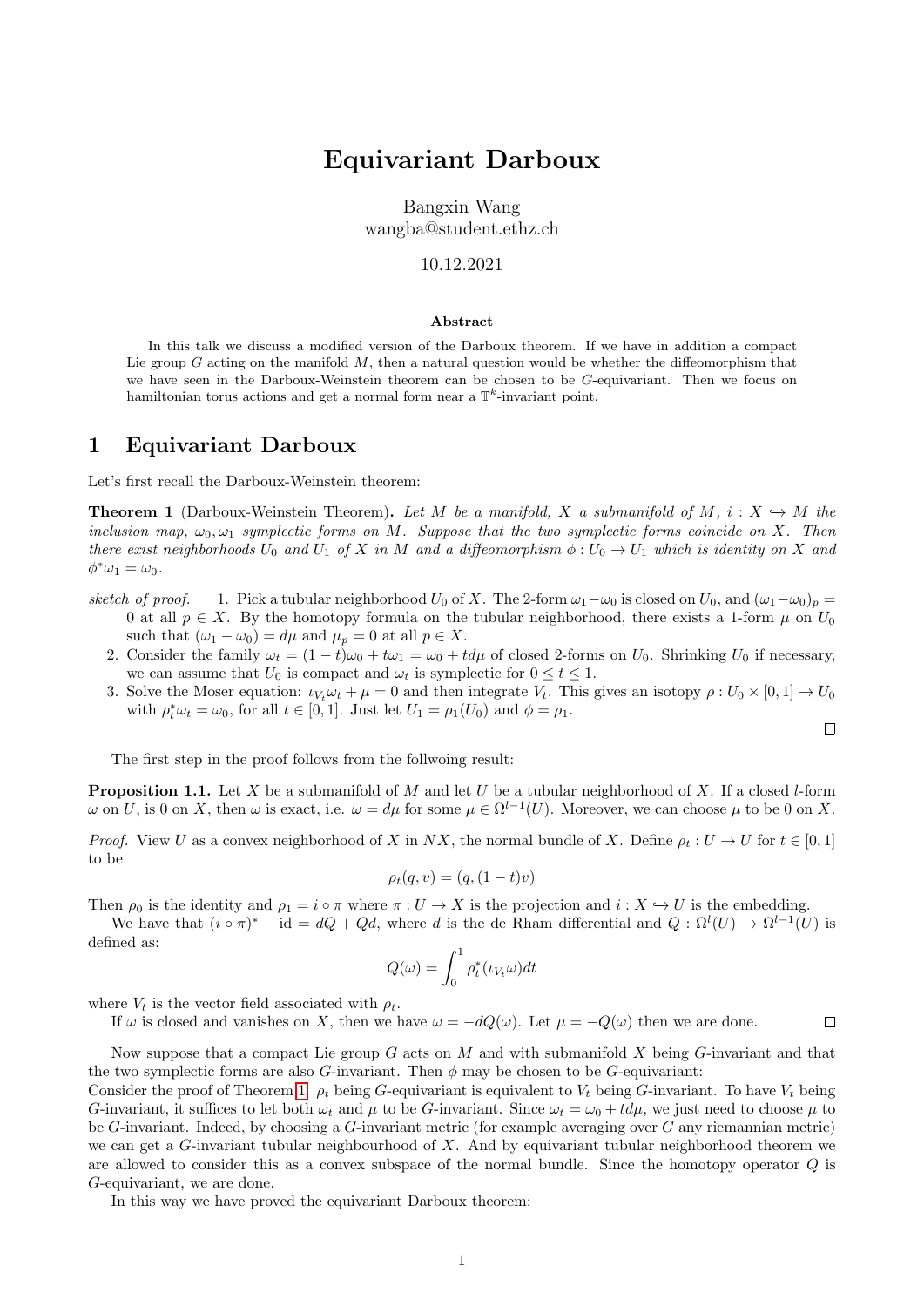**Theorem 2** (Equivariant Darboux theorem). Let M be a manifold and G be a compact Lie group acting on M. Let X be a G-invariant submanifold of M,  $i: X \to M$  the inclusion map.  $\omega_0, \omega_1$  are two G-invariant symplectic forms on M. Suppose that the two symplectic forms coincide on X. Then there exist neighborhoods U<sub>0</sub> and U<sub>1</sub> of X in M and a G-equivariant diffeomorphism  $\phi: U_0 \to U_1$  which is identity on X and  $\phi^* \omega_1 = \omega_0$ .

# 2 Toric Darboux theorem

In the following we will focus on the case of a hamiltonian torus action. Let  $(M, \omega, \mathbb{T}^k, \mu)$  be a hamiltonian torus space and  $p \in M$  be a fixed point under the action of  $\mathbb{T}^k$ . Then there is an induced representation of  $\mathbb{T}^k$ on the tangent space  $T_pM$ . This is called the *isotropy representation* at the point p.

**Definition 2.1** (Isotropy representation). Let  $(G, \sigma)$  be a Lie group action on M. Denote by  $G_p$  the stablilizer of a point  $p \in M$ . For each  $g \in G_p$ ,  $\sigma_g : M \to M$  fixes p. Therefore differentiating  $\sigma_g$  gives

 $D\sigma_q(p): T_pM \to T_pM$ 

Note that  $D\sigma_{gh}(p) = D\sigma_{g}(p)D\sigma_{h}(p)$ . Hence we get a representation  $r: G_p \to GL(T_pM)$ .

Now we want to make  $T_pM$  into a complex vector space so we can view the isotropy representation as a complex representation. To do this we need some preparation work.

## 2.1 Compatible almost complex structures

As usual, we start with linear spaces.

**Definition 2.2** (Complex vector space). Let V be a vector space. A complex structure on V is a linear map

$$
J: V \to V
$$

with

$$
J^2 = -\mathrm{Id}.
$$

The pair  $(V, J)$  is called a complex vector space.

**Definition 2.3** (Compatible complex structure). Let  $(V, \Omega)$  be a symplectic vector space. A complex structure  $J$  on  $V$  is said to be compatible if

$$
G_j(u, v) := \Omega(u, Jv)
$$

is a positive inner product on  $V$ , i.e.

$$
\begin{cases} \Omega(Ju, Jv) = \Omega(u, v) \\ \Omega(u, Ju) > 0, \forall u \neq 0 \end{cases}
$$

Remark. For a given symplectic vector space, compatible complex structure always exists. (proof see [\[1\]](#page-4-0)12.2)

Definition 2.4 (Almost complex structure). An almost complex structure on a manifold M is a smooth field of complex structures on the tangent spaces:

$$
x \mapsto J_x : T_x M \to T_x M
$$
 and  $J_x^2 = -Id$ .

The pair  $(M, J)$  is then called an almost complex manifold.

**Definition 2.5** (Compatible almost complex structure). Let  $(M, \omega)$  be a symplectic manifold. An almost complex structure  $J$  on  $M$  is called compatible if

$$
x \mapsto g_x: T_xM \times T_xM \to \mathbb{R}
$$

is a riemannian metric on M, where  $q_x(u, v) = \omega_x(u, J_xv)$ .

Remark. Let M be a manifold with symplectic form  $\omega$ , riemannian metric g and almost complex structure J. Then the triple  $(\omega, g, J)$  is called a compatible triple if  $g(.,.) = \omega(., J.).$ 

**Proposition 2.1.** Let M be a manifold with symplectic form  $\omega$  and riemannian metric g. Then there exists a canonical almost complex structure  $J$  on  $M$  which is compatible.

Remark. Note that the construction of the compatible almost complex structure  $J$  depends on the riemannian metric q, but the riemannian metric defined by  $\omega(., J.)$  is not necessarily equal to q, i.e.  $(\omega, q, J)$  may not be a compatible triple ([\[1\]](#page-4-0)12.3.)

Now, back to our story, starting with a  $\mathbb{T}^k$ -invariant riemannian metric  $\hat{g}$  (for example, averaging over  $\mathbb{T}^k$  any riemmanian metric), we get a  $\mathbb{T}^k$ -equivariant compatible almost complex structure J, which makes  $(T_pM, J_p)$ into a complex vector space by defining  $iv = J_p v$  for any  $v \in T_pM$ . As being said, we now view the isotropy representation as a complex representation.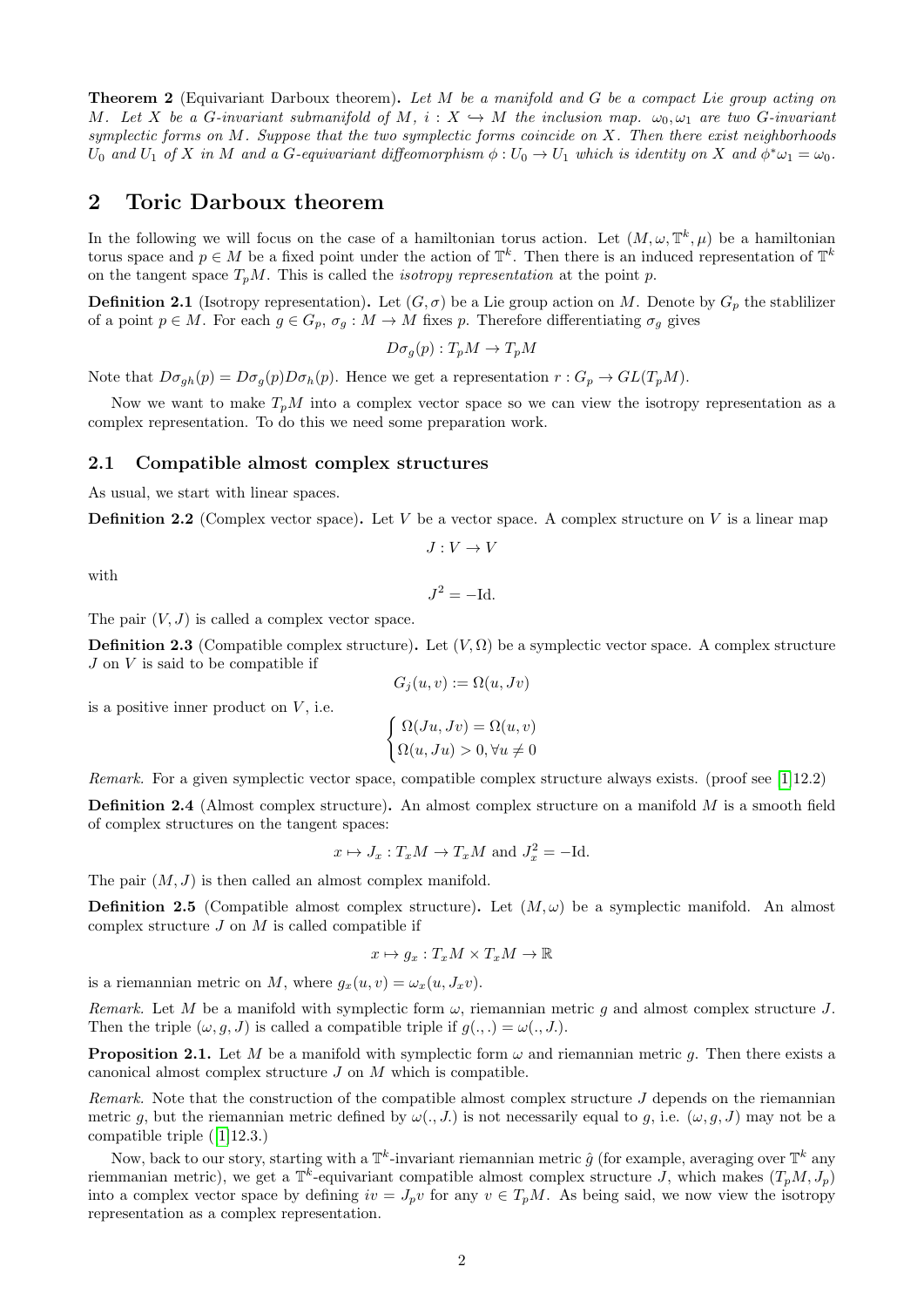## 2.2 Some representation theory

Now we make a digression into representation theory of compact Lie groups. We will quickly go through some important ideas and results. Some proofs are omitted.

#### 2.2.1 Character

Let G be a compact Lie group and  $\sigma : G \to GL(V)$  be a complex representation of G.

**Definition 2.6** (Character). If V is a representation of G, then its character  $\chi_V$  is a complex valued function

$$
\chi_V: G \to \mathbb{C}, \ g \mapsto \text{Tr}(\sigma_g).
$$

Remark. Note that if g and h are in the same conjugacy class, then  $\chi_V(g) = \chi_V(h)$ . This kind of functions are called class functions.

**Proposition 2.2.** Let  $V$  and  $W$  be representations of  $G$ . Then

- $\chi_{V \oplus W} = \chi_{V} + \chi_{W}$
- $\chi_{V\otimes W} = \chi_V \cdot \chi_W$
- $\chi_{V^*} = \overline{\chi}_V$

The importance of characters is that any representation is determined by its character up to isomorphism, which we will see in the following.

Denote by  $V^G$  the subspace of all fixed points in V. Since G is compact, there exists a left and right invariant (normalized) Haar measure on it. Hence we can define the map

$$
\rho: V \to V, \ v \mapsto \int_G \sigma_g v dg
$$

which is a projection onto  $V^G$ .

We can then calculate

$$
\dim(V^G) = \text{Tr}(\rho) = \int_G \chi_V(g) dg \tag{*}
$$

Let W be another representation of G. Let G act on  $\text{Hom}(V, W)$  by  $(g \cdot f)v = \sigma_g f(\sigma_g^{-1}v)$ . With this action  $\text{Hom}(V,W)^G = \text{Hom}_G(V,W)$ , where  $\text{Hom}_G(V,W)$  is the space of G-module homomorphisms from V to W. Therefore we have

$$
\rho: \text{Hom}(V, W) \to \text{Hom}_G(V, W), \ f \mapsto \int_G g \cdot f dg.
$$

If  $V$  and  $W$  are irreducible, then by Schur's lemma

$$
\begin{cases} \operatorname{Hom}_G(V, W) \cong \mathbb{C} & \text{if } V \cong W \\ \operatorname{Hom}_G(V, W) = 0 & \text{if } V \ncong W \end{cases}
$$

Since  $\text{Hom}(V, W) \cong V^* \otimes W$ , we have  $\chi_{\text{Hom}(V, W)} = \overline{\chi}_V \cdot \chi_W$ . Replace V by  $\text{Hom}(V, W)$  in (\*) we get

$$
\begin{cases} \int_G \overline{\chi}_V(g) \cdot \chi_W(g) dg = 1 & \text{if } V \cong W \\ \int_G \overline{\chi}_V(g) \cdot \chi_W(g) dg = 0 & \text{if } V \ncong W \end{cases}
$$

Consider the space of all square integrable class functions on G, denoted by  $\mathbb{C}^2_{\text{class}}(G)$ . Let's define an Hermitian inner product on it:

$$
(\alpha, \beta) = \int_G \overline{\alpha}(g) \cdot \beta(g) dg.
$$

Hence we have proved the following result:

**Theorem 3.** In terms of this inner product, the characters of the irreducible representations of  $G$  are orthonormal.

**Corollary 2.1.** Any representation of  $G$  is determined by its character.

*Proof.* If  $V = V_1^{\oplus a_1} \oplus ... \oplus V_r^{\oplus a_r}$  where  $V_i$ 's are distinct irreducible representations (representations of compact Lie groups are semisimple), then  $\chi_V = a_1 \chi_{V_1} + ... + a_r \chi_{V_r}$ . Since  $\chi_{V_i}$ 's are linear independent, we are done.

<span id="page-2-0"></span>**Corollary 2.2.** A representation V is irreducible if and only if  $(\chi_V, \chi_V) = 1$ .

Let G and H be two compact Lie groups. Assume that V and W are irreducible representations of G and H respectively. Then using Corollary [2.2](#page-2-0) we can check that  $V \otimes W$  is an irreducible representation of  $G \times H$ with the action  $(g, h)(v \otimes w) = (g \cdot v) \otimes (h \cdot w)$ . Moreover, we can show that any irreducible representation of  $G \times H$  is a tensor product of this form.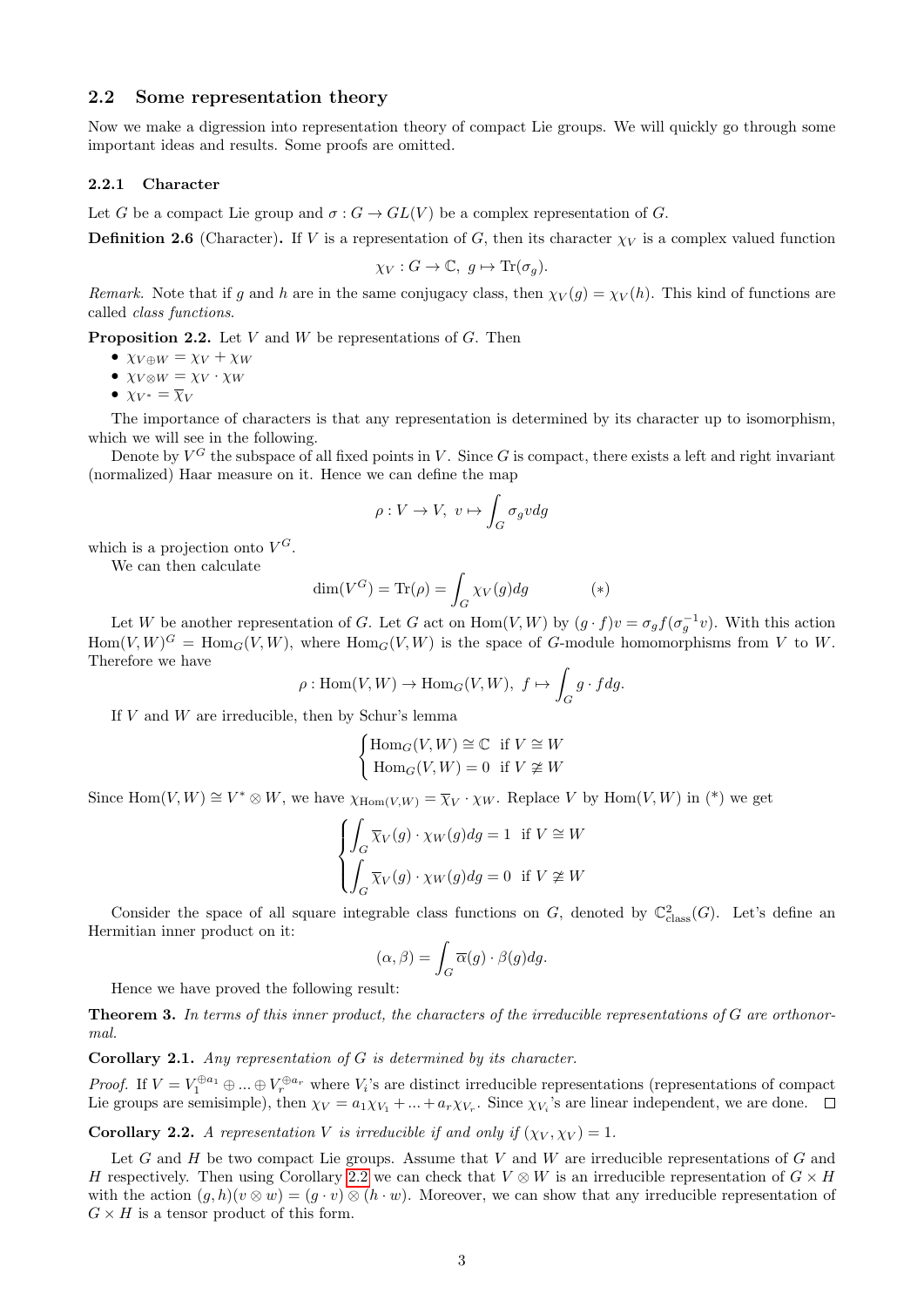## 2.3 Representations of tori

A torus  $\mathbb{T}^k$  is equal to  $S^1 \times \ldots \times S^1$ . From the last subsection we know that, if we want to study the irreducible representations of  $\mathbb{T}^k$ , it suffices to study irreducible representations of  $S^1$ . Our aim is to find out all the irreducible representations of  $S^1$ . Let's view  $S^1$  as  $\{\theta \in \mathbb{R}/2\pi\mathbb{Z}\}\$  with addition as group operation.

First note that any irreducible representation of  $S<sup>1</sup>$  is one-dimensional. Actually, any irreducible representation V of an abelian Lie group G is one-dimensional. Indeed, since G is abelian,  $\sigma_q: V \to V$  is a G-module homomorphism for all  $g \in G$ . By Schur's lemma this is multiplication by some constant c, which implies that any subspace of  $V$  is  $G$ -invariant. This forces  $V$  to be one-dimensional. In this case, the character is just the representation itself.

First note that  $\{(\mathbb{C}, \rho_k)\}\$ are irreducible representations of  $S^1$ , where  $\rho_k(\theta)$  acts vis multiplication by  $e^{ik\theta}$ . We claim that all irreducible representations of  $S^1$  are of this kind. Indeed,  $\mathbb{C}^2_{\text{class}}(S^1)$  is actually  $L^2(-\pi,\pi;\mathbb{C})$ . Since  $L^2(-\pi, \pi; \mathbb{C})$  is separable, it admits a Hilbertian basis given by  $\{e^{ik\theta}; k \in \mathbb{Z}\}\)$ , hence there can not exist other characters orthogonal to  $\{e^{ik\theta}; k \in \mathbb{Z}\},$  i.e. no other irreducible representations. Moreover, note that these irreducible representations are also unitary.

Now it's easy to conclude all irreducible representations of  $\mathbb{T}^k$ . Denote  $(\theta_1, ..., \theta_k) \in \mathbb{T}^k$  by  $[\theta]$ . Any irreducible representation must be of the form  $(\mathbb{C}, \hat{\rho}_k)$ , where

$$
\hat{\rho}_k([\theta]) = e^{i\sum_{j=1}^k a_j \theta_j}
$$

for some integers  $a_1, \ldots a_k$ . This is again unitary.

Therefore, for arbitrary representation V of  $\mathbb{T}^k$  we have a *weight space* decomposition

$$
V = \bigoplus_j W_j^{\oplus \alpha_j}
$$

where  $W_j$  are distinct irreducible representations of  $\mathbb{T}^k$  on which  $[\theta]$  acts via multiplication by  $e^{i\cdot\langle\lambda^j,\theta\rangle}$  for weights  $\lambda^j = (a_1^j, ..., a_k^j)$ .  $W_j^{\oplus \alpha_j}$  is called a weight space.

## 2.4 Toric Darboux theorem and its application

**Theorem 4** (Toric Darboux). Let  $(M, \omega, \mathbb{T}^k, \mu)$  be a 2n-dimensional hamiltonian torus space and p be a fixed point. Let  $\lambda^1, ..., \lambda^n$  be the weights (may not be distinct) of the isotropy representation of  $\mathbb{T}^k$  on  $T_pM$ . Then there is a  $\mathbb{T}^k$ -invariant neighborhood U of p in M and coordinate functions  $(x_1, ..., x_n, y_1, ..., y_n)$  centered at p with respect to which we have

- 1.  $\omega_{|U} = \sum_{j=1}^{n} dx_j \wedge dy_j = \frac{i}{2} \sum_{j=1}^{n} dz_j \wedge d\overline{z}_j$ , where  $z_j = x_j + iy_j$  and  $\overline{z}_j = x_j iy_j$ ;
- 2. The action of  $\mathbb{T}^k$  on U with this chart becomes

$$
[\theta] \cdot (z_1, ..., z_n) = (e^{i \cdot \langle \lambda^1, \theta \rangle} z_1, ..., e^{i \cdot \langle \lambda^n, \theta \rangle} z_n)
$$

$$
[\theta] \cdot (\overline{z}_1, ..., \overline{z}_n) = (e^{-i \cdot \langle \lambda^1, \theta \rangle} \overline{z}_1, ..., e^{-i \cdot \langle \lambda^n, \theta \rangle} \overline{z}_n)
$$

3. The moment map on U with this chart becomes

$$
\mu(z) = \mu(p) + \frac{1}{2} \sum_{j=1}^{n} \lambda^j |z_j|^2
$$

Proof. The idea is the same as proving the Darboux theorem by applying the Darboux-Weinstein theorem.

Let J be the  $\mathbb{T}^k$ -equivariant compatible almost complex structure. By the weight decomposition we can give a basis  $\{v_1, ..., v_n, Jv_1, ..., Jv_n\}$  to  $T_pM$ , where  $v_j$  and  $Jv_j$ , viewed as complex vectors, belong to  $W_j$ . Since  $\omega$  is  $\mathbb{T}^k$  invariant, we have that  $\omega_p(v_i, v_j) = 0$  for  $v_i, v_j$  from different weight spaces. By the Gram-Schmidt method, even if  $v_i$  and  $v_j$  are in the same weight space, we can choose them to be orthogonal. By normalizing this basis we get a symplectic basis for  $\omega$ , denoted by  $(v'_1, ..., v'_n, u'_1, ..., u'_n)$ .

Consider the metric given by  $\omega(\cdot, J \cdot)$ . Using the exponential map with respect to this metric, we construct coordinates  $(x'_1, ..., x'_n, y'_1, ..., y'_n)$  centered at p and valid on some neighborhood U', with  $\frac{\partial}{\partial x'_j}|_p = v'_j$  and  $\frac{\partial}{\partial y'_j}|_p =$  $u'_j$ . Then we have

$$
\omega_p = \sum_{j=1}^n dx'_j \wedge dy'_j|_p.
$$

It remains to check that on  $(U', (x'_1, ..., x'_n, y'_1, ..., y'_n))$  the symplectic form  $\sum_{j=1}^n dx'_j \wedge dy'_j$  is  $\mathbb{T}^k$ -invariant. Indeed, consider the following triangle: